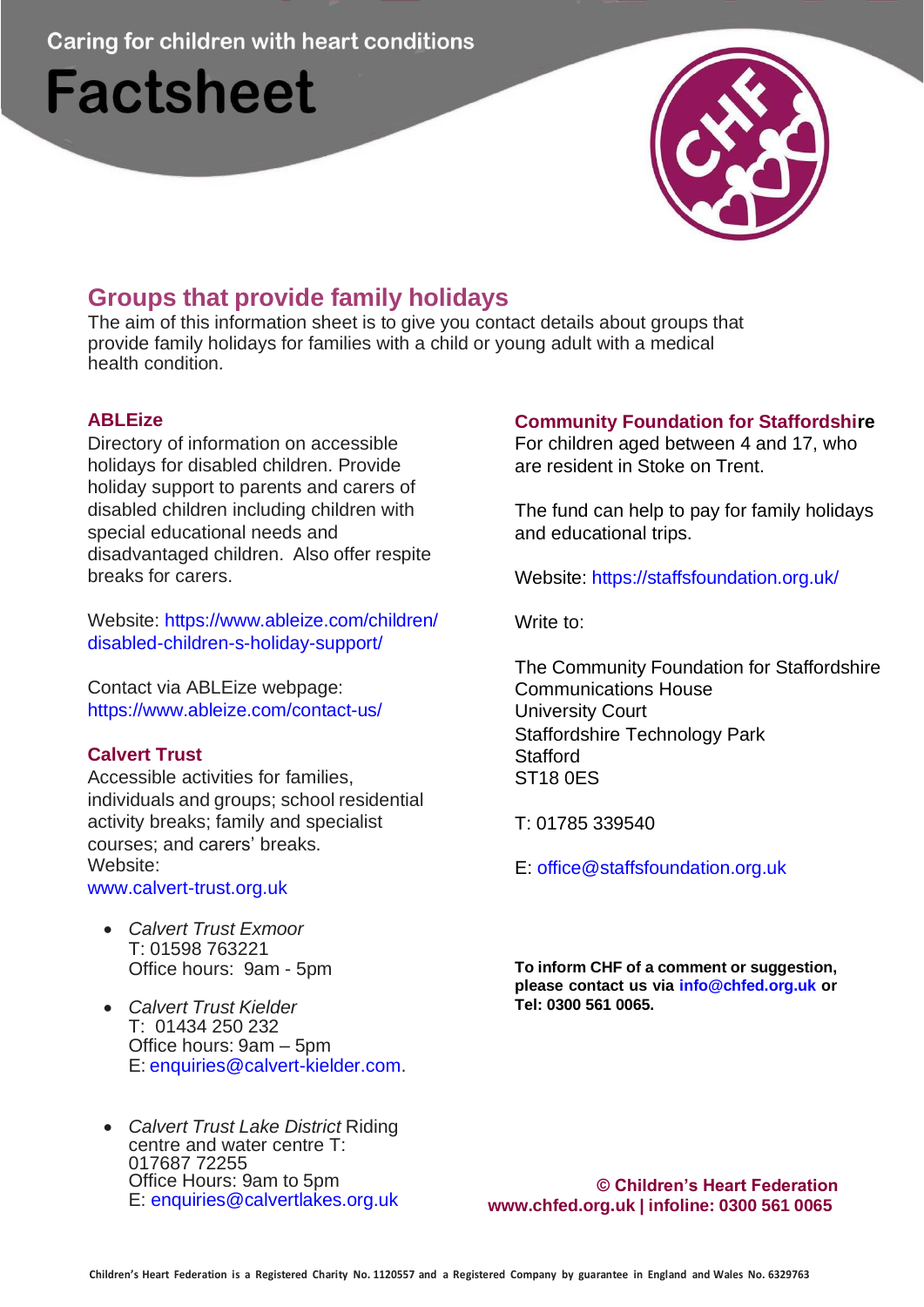#### **DisabledHolidays.com**

DisabledHolidays.com arrange accessible holidays for disabled children and children with special needs. They also work with partner organisations to provide families with holiday grants.

#### Website:

[https://www.disabledholidays.com/about/](http://www.disabledholidays.com/about/) disabled-holidays-for-children.html

T: 0161 804 9898

#### Office hours:

| Monday  | 09:45 am to 8pm |
|---------|-----------------|
| Tuesday | 09:45 am to 8pm |

| Wednesday | 09:45 am to 8pm    |
|-----------|--------------------|
| Thursday  | 09:45 am to 8pm    |
| Friday    | 09:45 am to 5.30pm |
| Saturday  | 10:00 am to 4pm    |

#### **East Anglia's Children's Hospices**

This group '…offer a family-centred, needs-led approach to care, ensuring all of the needs of the children and young people we care for are met - whether psychological, physical, emotional, social or spiritual.

Care delivery can take place in a variety of settings including at home and in the hospice.

Care and support is provided by qualified nurses, clinical nurse specialists, counsellors, care assistants, play specialists, music therapists, art therapists, physiotherapists, occupational therapists, a family therapist, a psychologist, spiritual care advisors, chaplains, chefs and housekeeping staff, and a consultant nurse.'

Head Office T: 01223 800 800

#### **Family Fund**

Help families across the UK who are raising a disabled or seriously ill child or young person aged 17 or under.

You can apply to Family Fund if:

You live in England, Northern Ireland, Scotland or Wales (Please note: If you are a family living in Wales, please visit the Wales application pages to apply.)

You are the parent or carer of a disabled or seriously ill child or young person aged 0-17 who lives with you.

You are currently living in the UK and done so for at least six months, or three months if your child is less than six months old. You are eligible to work and apply for public funds.

• Your child is not in Local Authority care.

• You have evidence of entitlement to any one of the following:

- Universal Credit
- Child Tax Credit
- Working Tax Credit
- Income-based Jobseeker's Allowance

• Income Related Employment Support Allowance

- Income Support
- Housing Benefit
- Pension Credit.

• Your child or young person has additional support needs arising from a long term disability or disabling condition or a serious or life limiting illness.

Long term means lasting or likely to last 12 months or more.

Website: [https://www.familyfund.org.uk/](http://www.familyfund.org.uk/)

**© Children's Heart Federation [www.chfed.org.uk](http://www.chfed.org.uk/) | infoline: 0300 561 0035**